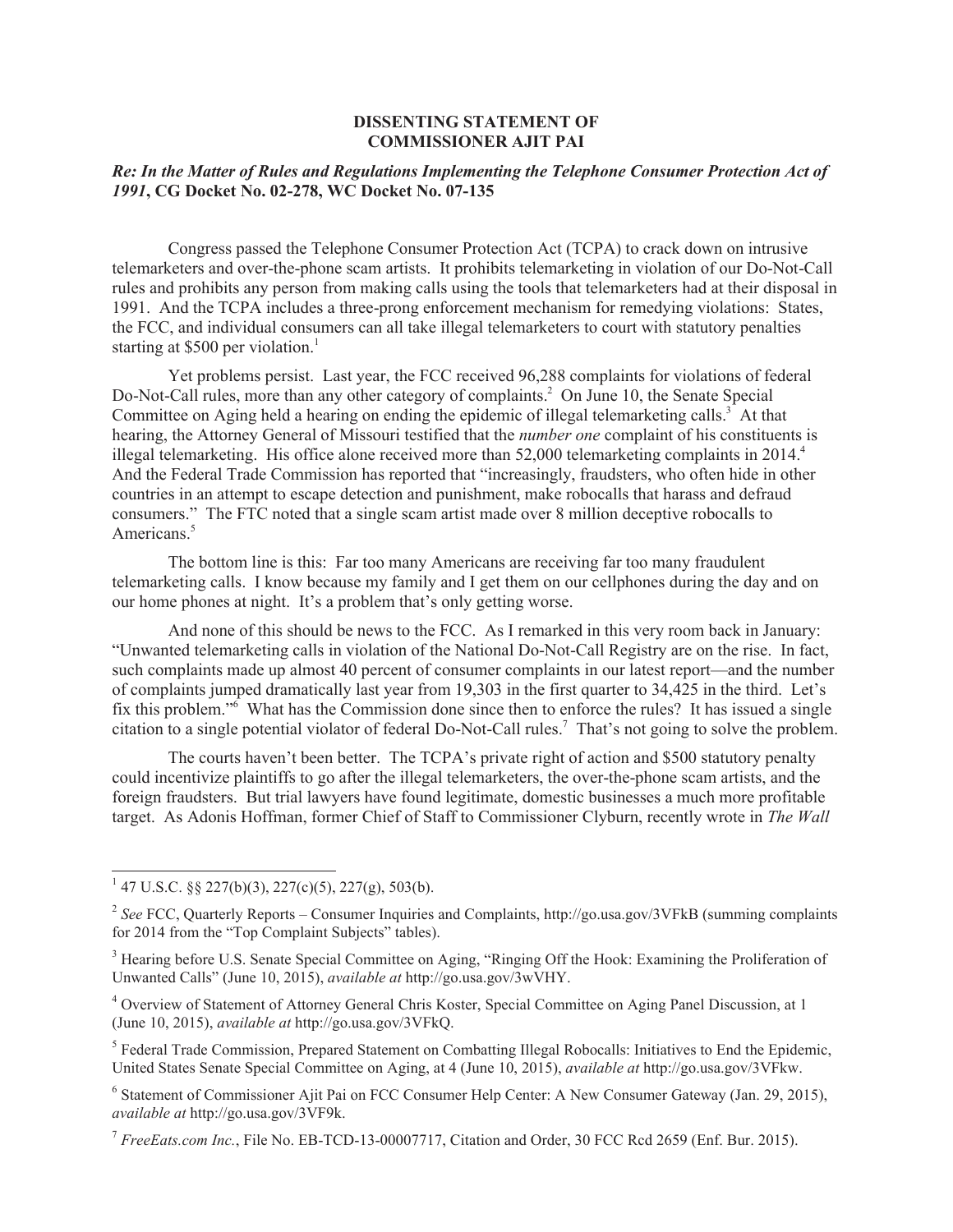*Street Journal*, a trial lawyer can collect about \$2.4 million per suit by targeting American companies.<sup>8</sup> So it's no surprise the TCPA has become the poster child for lawsuit abuse, with the number of TCPA cases filed each year skyrocketing from 14 in 2008 to 1,908 in the first nine months of 2014.

Here's one example. The Los Angeles Lakers offered its fans a fun opportunity: Send a textmessage to the team, and you might get to place a personalized message on the Jumbotron at the Staples Center. The Lakers acknowledged receipt of each text with a reply making clear that not every message would appear on the Jumbotron. The trial bar's response? A class-action lawsuit claiming that every automated text response was a violation of the TCPA.

Or here's another. TaxiMagic, a precursor to Uber, sent confirmatory text messages to customers who called for a cab. Each message indicated the cab's number and when the cab was dispatched to the customer's location. Did customers appreciate this service? Surely. But one plaintiffs' attorney saw instead an opportunity to profit, and a class-action lawsuit swiftly followed.

Some lawyers go to ridiculous lengths to generate new TCPA business. They have asked family members, friends, and significant others to download calling, voicemail, and texting apps in order to sue the companies behind each app. Others have bought cheap, prepaid wireless phones so they can sue any business that calls them by accident. One man in California even hired staff to log every wrong-number call he received, issue demand letters to purported violators, and negotiate settlements. Only after he was the lead plaintiff in over 600 lawsuits did the courts finally agree that he was a "vexatious litigant."

The common thread here is that in practice the TCPA has strayed far from its original purpose. And the FCC has the power to fix that. We could be taking aggressive enforcement action against those who violate the federal Do-Not-Call rules. We could be establishing a safe harbor so that carriers could block spoofed calls from overseas without fear of liability. And we could be shutting down the abusive lawsuits by closing the legal loopholes that trial lawyers have exploited to target legitimate communications between businesses and consumers.

Instead, the *Order* takes the opposite tack. Rather than focus on the illegal telemarketing calls that consumers really care about, the *Order* twists the law's words even further to target useful communications between legitimate businesses and their customers.<sup>9</sup> This *Order* will make abuse of the TCPA much, much easier. And the primary beneficiaries will be trial lawyers, not the American public.

I respectfully dissent.

I.

The *Order* dramatically expands the TCPA's reach. The TCPA prohibits a person from making "any call" to a mobile phone "using any automatic telephone dialing system,"<sup>10</sup> except in certain defined circumstances. The statute defines an "automatic telephone dialing system" as "equipment which has the capacity—(A) to store or produce telephone numbers to be called, using a random or sequential number

<sup>8</sup> Adonis Hoffman, "Sorry, Wrong Number, Now Pay Up," *The Wall Street Journal* (June 16, 2015), *available at* http://on.wsj.com/1GuwfMJ; *see also* John Eggerton, "FCC's Hoffman Looks Back, Moves Forward," *Broadcasting & Cable* (Mar. 23, 2015), *available at* http://bit.ly/1GEQYNR (quoting Hoffman as saying "This consumer protection, anti-telemarketing statute has been leveraged by aggressive plaintiffs' lawyers to line their pockets lavishly with millions, while consumers usually get peanuts. . . . I think the TCPA should be known by its real acronym—'Total Cash for Plaintiffs' Attorneys.' This is just one example where the public interest is not being advanced responsibly.").

<sup>&</sup>lt;sup>9</sup> The *Order* notes that the "TCPA makes it unlawful for any business—'legitimate' or not—to make robocalls that do not comply with the provisions of the statute." *Order* at note 6. Of course it does; rare is the statute that limits its scope to only illegitimate businesses. The point is that *Order* redirects the TCPA's aim away from undesirable practices commonly used by telemarketers (the elimination of which benefits consumers) and toward desirable communications between businesses and consumers (litigation against which benefits trial lawyers). As the very name makes clear, the TCPA is a consumer protection statute, not a trial-lawyer protection statute.

 $10$  47 U.S.C. § 227(b)(1)(A)(iii).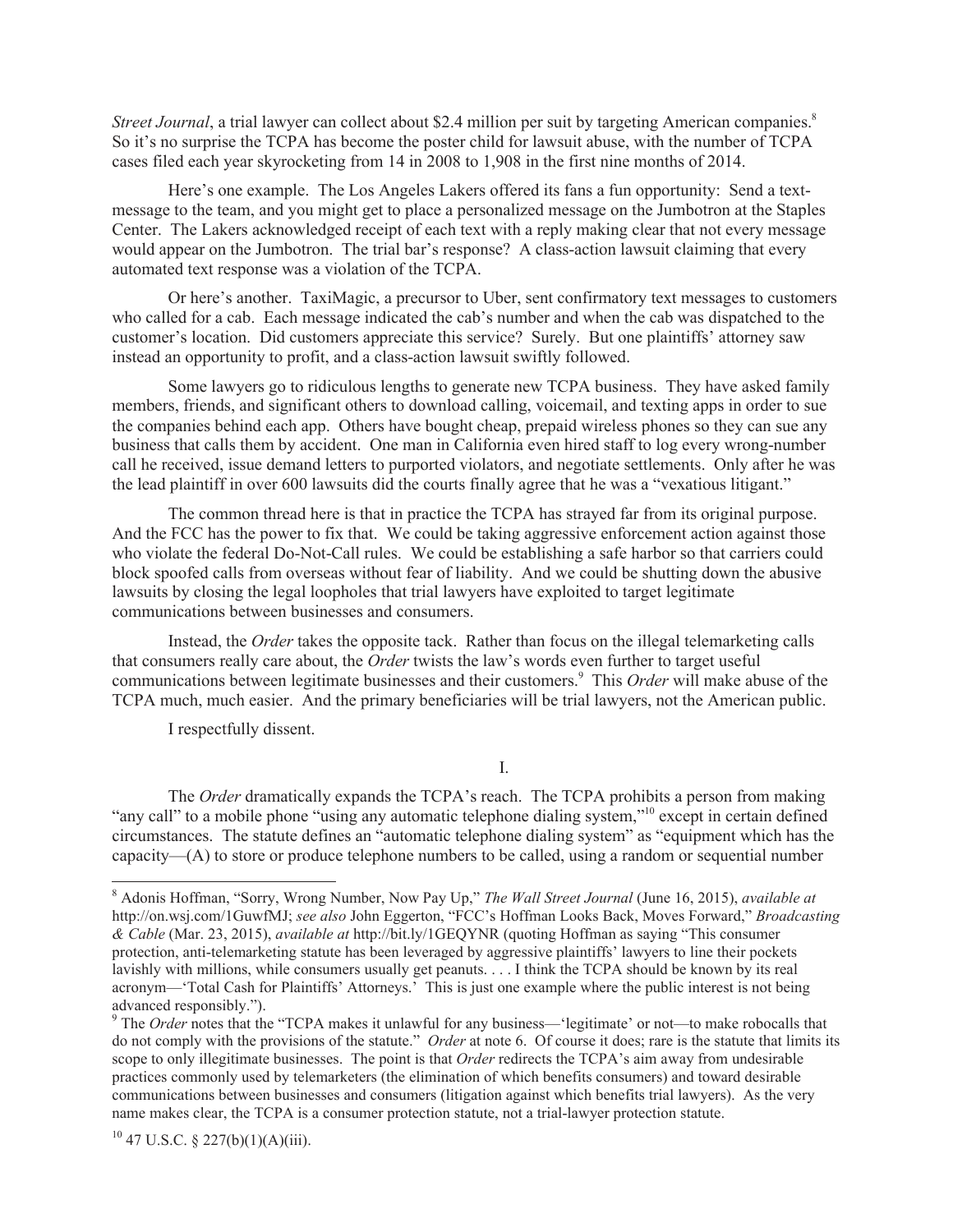generator; and (B) to dial such numbers."<sup>11</sup> As three separate petitions explain, trial lawyers have sought to apply this prohibition to equipment that *cannot* store or produce telephone numbers to be called using a random or sequential number generator and that *cannot* dial such numbers.<sup>12</sup>

That position is flatly inconsistent with the TCPA. The statute lays out two things that an automatic telephone dialing system must be able to do or, to use the statutory term, must have the "capacity" to do.<sup>13</sup> If a piece of equipment *cannot* do those two things—if it *cannot* store or produce telephone numbers to be called using a random or sequential number generator and if it *cannot* dial such numbers—then how can it possibly meet the statutory definition? It cannot. To use an analogy, does a one-gallon bucket have the capacity to hold two gallons of water? Of course not.

That's long been the FCC's approach. When the Commission first interpreted the statute in 1992, it concluded that the prohibitions on using automatic telephone dialing systems "clearly do not apply to functions like 'speed dialing,' 'call forwarding,' or public telephone delayed message services[], because the numbers called *are not generated in a random or sequential fashion*."<sup>14</sup> Indeed, in that same order, the Commission made clear that calls not "dialed using a random or sequential number generator" "are not autodialer calls."<sup>15</sup>

Confirming this interpretation (what some proponents call the "present capacity" or "present ability" approach<sup>16</sup>) is the statutory definition's use of the present tense and indicative mood. An automatic telephone dialing system is "equipment which has the capacity" to dial random or sequential numbers,<sup>17</sup> meaning that system actually can dial such numbers at the time the call is made. Had Congress wanted to define automatic telephone dialing system more broadly it could have done so by

<sup>13</sup> *See* Webster's New International Dictionary at 396 (2<sup>nd</sup> ed. 1958) (defining "capacity" in relevant part to mean "power of receiving, containing, or absorbing," "extent of room or space," "ability," "capability," or "maximum output").

<sup>14</sup> Rules and Regulations Implementing the Telephone Consumer Protection Act of 1991, CC Docket No. 92-90, Report and Order, 7 FCC Rcd 8752, 8776, para. 47 (1992) (emphasis added).

<sup>15</sup> *Id.* at 8773, para. 39.

 $17$  47 U.S.C. § 227(a)(1).

<sup>&</sup>lt;sup>11</sup> 47 U.S.C. § 227(a)(1). A random number generates numbers randomly: 555-3455, 867-5309, etc. A sequential number generator generates numbers in sequence: 555-3455, 555-3456, etc.

<sup>&</sup>lt;sup>12</sup> TextMe, Inc. Petition for Expedited Declaratory Ruling and Clarification, CG Docket No. 02-278 (Mar. 18, 2014); Glide Talk, Ltd. Petition for Expedited Declaratory Ruling, CG Docket No. 02-278 (Oct. 28, 2013); Professional Association for Customer Engagement Petition for Expedited Declaratory Ruling and/or Expedited Rulemaking, CG Docket No. 02-278 (Oct. 18, 2013).

<sup>16</sup> *See, e.g.*, Chamber Comments on PACE Petition at 5; CI Comments on Glide Petition at 3–4; Covington Comments on PACE Petition at 4–5; DIRECTV Comments on PACE Petition at 2–3; Fowler Comments on PACE Petition at 1; Glide Reply Comments on PACE Petition at 6; Global Comments on PACE Petition at 2; Internet Association Comments on TextMe Petition at 2–3; NCHER Reply Comments on PACE Petition at 2; Nicor Comments on PACE Petition at 7; Noble Systems Comments on Glide Petition at 4; Path Comments on Glide Petition at 22; Twilio Comments on Glide Petition at 13; YouMail Reply Comments on PACE Petition at 4; Letter from Monica S. Desai, Counsel to Wells Fargo, to Marlene H. Dortch, Secretary, FCC, CG Docket No. 02-278, at 1–2 (June 11, 2015); Letter from Steven A. Augustino, Counsel to Five9, Inc., to Marlene H. Dortch, Secretary, FCC, CG Docket No. 02-278, at 1–2 (June 11, 2015); Letter from Monica S. Desai, Counsel to ACA International, to Marlene H. Dortch, Secretary, FCC, CG Docket No. 02-278, at 2–6 (June 11, 2015); Letter from Stephanie L. Podey, Vice President and Associate General Counsel, to Marlene H. Dortch, Secretary, FCC, CG Docket No. 02- 278, at 2–3 (June 10, 2015); Letter from Jennifer D. Hindin, Counsel to Sirius XM Radio, Inc., to Marlene H. Dortch, Secretary, FCC, CG Docket No. 02-278, at 2 (June 8, 2015).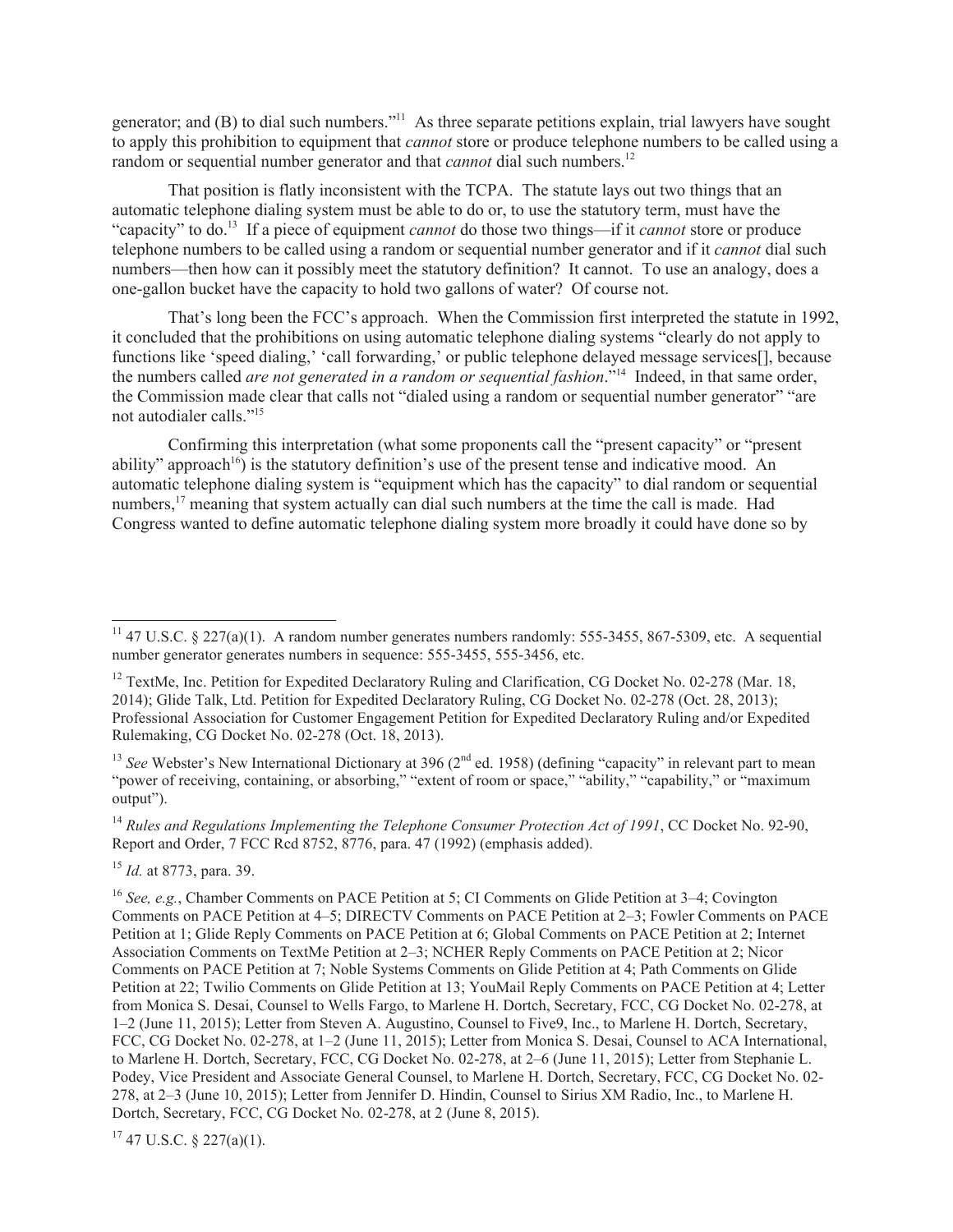adding tenses and moods, defining it as "equipment which has, has had, or could have the capacity."<sup>18</sup> But it didn't. We must respect the precise contours of the statute that Congress enacted.<sup>19</sup>

The *Order* reaches the contrary conclusion and holds that the term "automatic telephone dialing system" includes equipment that *cannot* presently store or produce telephone numbers to be called using a random or sequential number generator and that *cannot* presently dial such numbers. The apparent test is whether there is "more than a theoretical potential that the equipment could be modified to satisfy the 'autodialer' definition."<sup>20</sup> To put it kindly, the *Order*'s interpretation is a bit of a mess.

*For one*, it dramatically departs from the ordinary use of the term "capacity." Although the *Order* points to dictionaries to suggest that the word "capacity" means "the potential or suitability for holding, storing, or accommodating,"<sup>21</sup> those definitions in fact undermine the *Order*'s conclusion. No one would say that a one-gallon bucket has the "potential or suitability for holding, storing, or accommodating" two gallons of water just because it could be modified to hold two gallons. Nor would anyone argue that Lambeau Field in Green Bay, Wisconsin, which can seat 80,000 people, has the capacity (i.e., the "potential or suitability") to seat all 104,000 Green Bay residents just because it could be modified to have that much seating.<sup>22</sup> The question of a thing's capacity is whether it can do something presently, not whether it could be modified to do something later on.

*For another*, the *Order*'s expansive reading of the term "capacity" transforms the TCPA from a statutory rifle-shot targeting specific companies that market their services through automated random or sequential dialing into an unpredictable shotgun blast covering virtually all communications devices. Think about it. It's trivial to download an app, update software, or write a few lines of code that would modify a phone to dial random or sequential numbers. So under the *Order*'s reading of the TCPA, each and every smartphone, tablet, VoIP phone, calling app, texting app—pretty much any calling device or software-enabled feature that's not a "rotary-dial phone"<sup>23</sup>—is an automatic telephone dialing system.<sup>24</sup>

Such a reading of the statute subjects not just businesses and telemarketers but almost all our citizens to liability for everyday communications. One need not bother with the legislative history to realize that lawmakers did not intend to interfere with "expected or desired communications between businesses and their customers."<sup>25</sup> And one need not be versed in the canon of constitutional avoidance<sup>26</sup>

<sup>19</sup> *See Ragsdale v. Wolverine World Wide, Inc.*, 535 U.S. 81, 93–94 (2002) (explaining that "like any key term in an important piece of legislation, the [statutory provision in question] was the result of compromise between groups with marked but divergent interests in the contested provision" and that "[c]ourts and agencies must respect and give effect to these sorts of compromises"); *see also* John F. Manning, *Second-Generation Textualism*, 98 Cal. L. Rev. 1287, 1309–17 (2010) (arguing that respecting legislative compromise means that courts "must respect the level of generality at which the legislature expresses its policies").

<sup>20</sup> *Order* at para. 18.

<sup>21</sup> *See Order* at para. 19.

<sup>22</sup> The *Order* responds that the analogy is "inapt" because "modern dialing equipment can often be modified remotely without the effort and cost of adding physical space to an existing structure." *Order* at para. 16. This misses the point. If asked the seating capacity of Lambeau Field, no one would first study whether one could seat more than 80,000 "without the effort and cost of adding physical space" (perhaps by adding benches). Instead, they'd respond with how many the stadium could seat as is, without *any* modification.

<sup>23</sup> *Order* at para. 18.

<sup>24</sup> Indeed, the *Order* both acknowledges that smartphones are swept in under its reading, *Order* at para. 21, and explicitly sweeps in all Internet-to-phone text messages via email or via a web portal, *Order* at para. 111.

<sup>25</sup> Report of the Energy and Commerce Committee of the U.S. House of Representatives, H.R. Rep. 102-317, at 17 (1991) (*House Report*).

<sup>18</sup> *See, e.g.*, *United States v. Wilson*, 503 U.S. 329, 333 (1992) ("Congress' use of a verb tense is significant in construing statutes."); *Gwaltney of Smithfield, Ltd. v. Chesapeake Bay Foundation, Inc.*, 484 U.S. 49, 57 (1987) ("Congress could have phrased its requirement in language that looked to the past . . . , but it did not choose this readily available option.").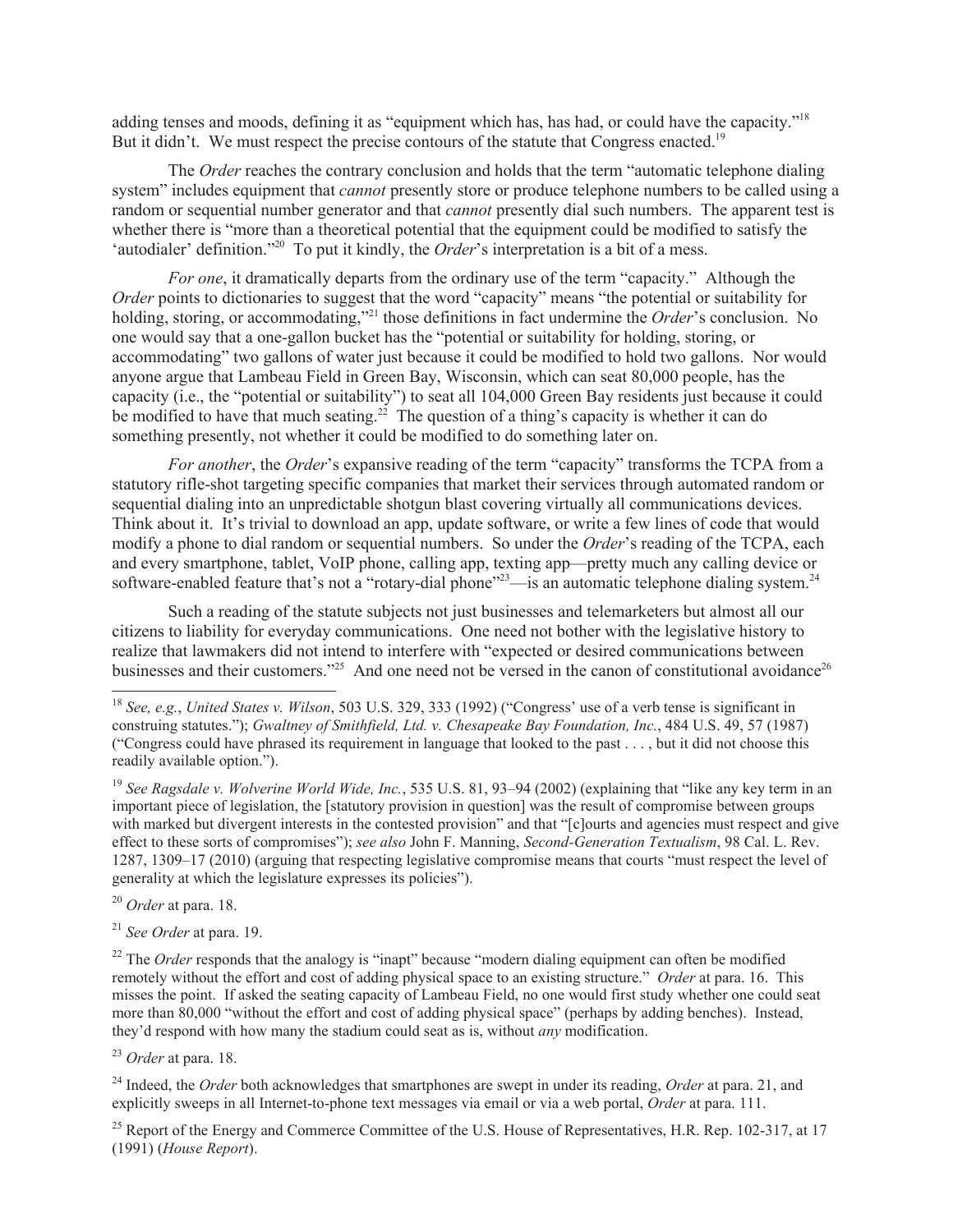to know that courts and administrative agencies normally eschew statutory interpretations that chill the speech of every American that owns a phone.<sup>27</sup> Yet the *Order*'s interpretation does precisely that.

Let me give just one example. Jim meets Jane at a party. The next day, he wants to follow up on their conversation and ask her out for lunch. He gets her cellphone number from a mutual friend and texts her from his smartphone. Pursuant to the *Order*, Jim has violated the TCPA, and Jane could sue him for \$500 in statutory damages.

In response, the *Order* tells smartphone owners not to worry: "We have no evidence that friends, relatives, and companies with which consumers do business find those calls unwanted and take legal action against the calling consumer."<sup>28</sup> That's little solace. There is no evidence of smartphone classaction suits yet because no one has thought the TCPA prohibited the ordinary use of smartphones—at least not before now. Now that they do, the lawsuits are sure to follow.<sup>29</sup>

The *Order* then protests that interpreting the statute to mean what it says—that automatic telephone dialing equipment must be able to dial random or sequential numbers—"could render the TCPA's protections largely meaningless by ensuring that little or no modern dialing equipment would fit the statutory definition of an autodialer."<sup>30</sup> But what the Commission deems defeat is in fact a victory for consumers. Congress expressly targeted equipment that enables telemarketers to dial random or sequential numbers in the TCPA. If callers have abandoned that equipment, then the TCPA has accomplished the precise goal Congress set out for it. And if the FCC wishes to take action against newer technologies beyond the TCPA's bailiwick, it must get express authorization from Congress—not make up the law as it goes along.

Next, the *Order* seeks refuge in Commission precedent, claiming that it has "already twice addressed the issue."<sup>31</sup> Not quite. Those two rulings both involved "predictive dialers," which the FCC described as having "the capacity to store or produce numbers and dial those numbers at random, in sequential order, or from a database of numbers."<sup>32</sup> In 2003, the FCC explained that pairing automatic telephone dialing equipment "with predictive dialing software and a database of numbers" (and calling the combination a predictive dialer) would not exclude that equipment from the statutory prohibition.<sup>33</sup> (...continued from previous page)

<sup>26</sup> *See Clark v. Martinez*, 543 U.S. 371, 381 (2005) (describing the canon as "a tool for choosing between competing plausible interpretations of a statutory text, resting on the reasonable presumption that Congress did not intend the alternative which raises serious constitutional doubts").

<sup>27</sup> See U.S. Const. amend. I ("Congress shall make no law . . . abridging the freedom of speech . . . ."). Notably, the constitutional question is not whether this interpretation of the TCPA would meet the less strict standard governing "commercial speech," *see Central Hudson Gas & Electric Corp. v. Public Service Commission of New York*, 447 U.S. 557, 562–63 (1980), because the TCPA restricts the making of "*any* call"—not just commercial calls—using an automatic telephone dialing system, 47 U.S.C. § 227(b)(1)(A) (emphasis added). Instead, the question is whether this interpretation is "narrowly tailored to serve the government's legitimate, content-neutral interests." *Ward v. Rock Against Racism*, 491 U.S. 781, 798 (1989). How could anyone answer that question in the affirmative given that the majority of Americans carry a smartphone (what the *Order* now labels an automatic telephone dialing system) in their pockets?

<sup>28</sup> *Order* at para. 21.

<sup>29</sup> This is underscored by the *Order* itself, which opens by emphasizing its position that the TCPA applies not "just" [to] bad actors attempting to perpetrate frauds, but also [to] 'legitimate businesses' employing calling practices that consumers find objectionable," and that the FCC "[has] not viewed 'legitimate' businesses as somehow exempt from the statute, nor do we do so today." *Order* at note 6. Having opened the door wide, the agency cannot then stipulate restraint among those who would have a financial incentive to walk through it.

<sup>30</sup> *Order* at para. 20.

<sup>31</sup> *Order* at para. 15.

<sup>32</sup> Rules and Regulations Implementing the Telephone Consumer Protection Act of 1991, CG Docket No. 02-278, Report and Order, 18 FCC Rcd 14014, 14091, para. 131 (2003) (*2003 TCPA Order*).

<sup>33</sup> *See id.* at 14092, para. 133.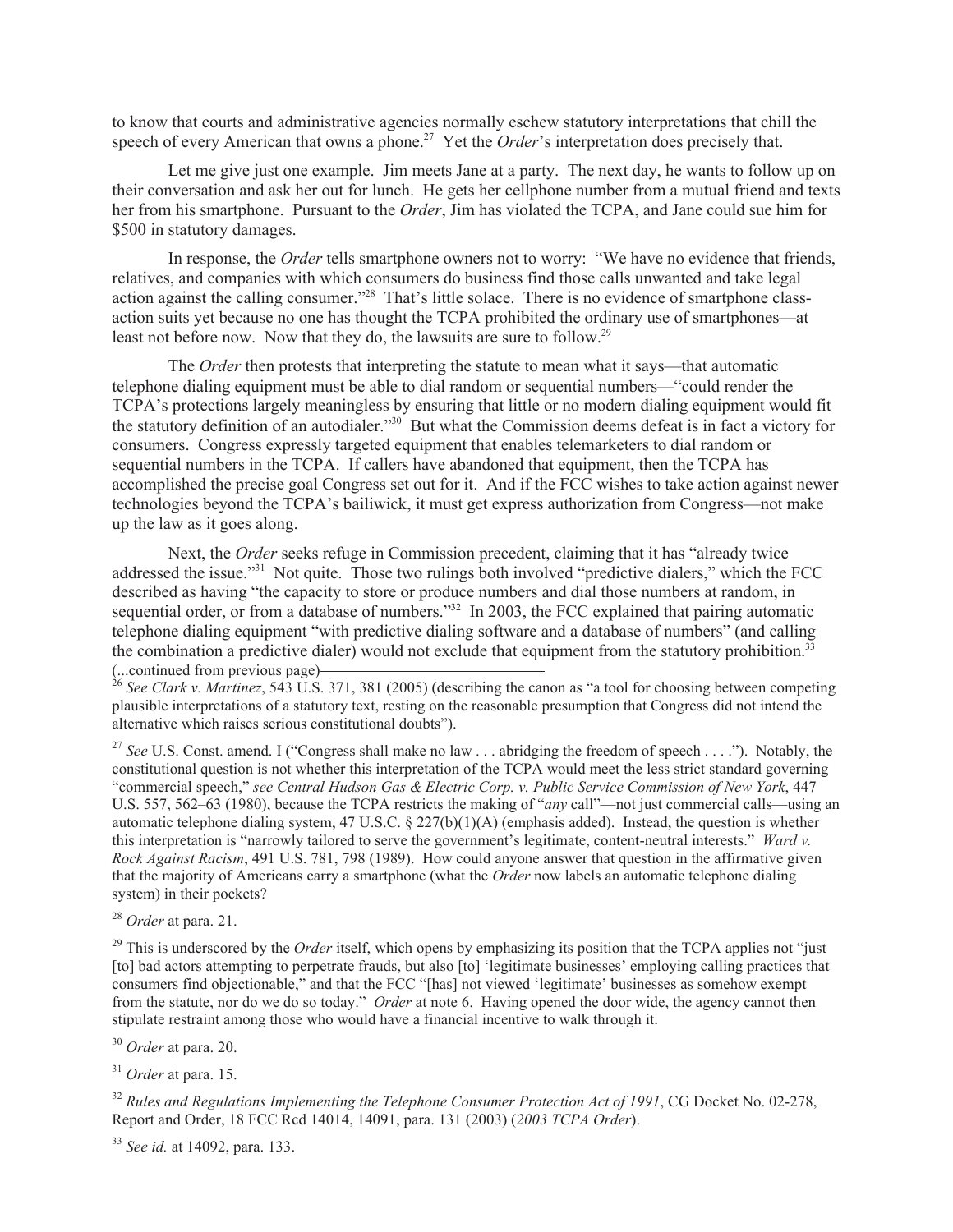And in 2008, the FCC found that using such equipment was still prohibited even "when it dials numbers from customer telephone lists" and not "randomly or sequentially."<sup>34</sup> The key issue in each decision was that the equipment *had the capacity* to dial random or sequential numbers at the time of the call, even if that capacity was not in fact used. Or, as the Commission phrased it later, it doesn't matter "whether or not the numbers called actually are randomly or sequentially generated or come from a calling list $\mathfrak{m}^3$ ; if the equipment has the requisite capacity, it's an automatic telephone dialing system. That's exactly what the statute requires, and it's a far cry from the issue we confront here.

In short, we should read the TCPA to mean what it says: Equipment that cannot store, produce, or dial a random or sequential telephone number does not qualify as an automatic telephone dialing system because it does not have the capacity to store, produce, or dial a random or sequential telephone number. The *Order*'s contrary reading is sure to spark endless litigation, to the detriment of consumers and the legitimate businesses that want to communicate with them.

II.

The *Order* opens the floodgates to more TCPA litigation against good-faith actors for another reason as well. There is no TCPA liability if a caller obtains the "prior express consent of the called party."<sup>36</sup> Accordingly, many businesses only call consumers who have given their prior express consent. But consumers often give up their phone numbers and those numbers are then reassigned to other people. And when that happens, consumers don't preemptively contact every business to which they have given their number to inform them of the change. So even the most well-intentioned and well-informed business will sometimes call a number that's been reassigned to a new person. After all, over 37 million telephone numbers are reassigned each year.<sup>37</sup> And no authoritative database—certainly not one maintained or overseen by the FCC, which has plenary authority over phone numbers—exists to "track all disconnected or reassigned telephone numbers<sup>"</sup> or "link[] all consumer names with their telephone numbers.<sup>338</sup> As four separate petitions explain, trial lawyers have sought to apply a strict liability standard on good-faith actors—so even if a company has no reason to know that it's calling a wrong number, it'll be liable.<sup>39</sup>

Imposing strict liability is not usually how the law works. Indeed, the Commission has previously rejected an interpretation of the TCPA that would have imposed strict liability on callers after a consumer ports his number from a landline to a wireless phone.<sup>40</sup> Instead, the FCC endorsed the view

<sup>34</sup> *Rules and Regulations Implementing the Telephone Consumer Protection Act of 1991; Request of ACA International for Clarification and Declaratory Ruling*, CG Docket No. 02-278, Declaratory Ruling, 23 FCC Rcd 559, 566, para. 12 (2008) (*2008 TCPA Order*).

<sup>35</sup> *Implementation of the Middle Class Tax Relief and Job Creation Act of 2012; Establishment of a Public Safety Answering Point Do-Not-Call Registry*, CG Docket No. 12-129, Report and Order, 27 FCC Rcd 13615, 13629, para. 29 (2012).

<sup>36</sup> 47 U.S.C. § 227(b)(1)(A); *see also* 47 U.S.C. § 227(b)(1)(B) (only prohibiting calls made "without the prior express consent of the called party").

<sup>37</sup> Alyssa Abkowitz, "Wrong Number? Blame Companies' Recycling," *The Wall Street Journal* (Dec. 1, 2011), *available at* http://on.wsj.com/1Txmowl.

<sup>&</sup>lt;sup>38</sup> Letter from Richard L. Fruchterman, Associate General Counsel to Neustar, to Marlene H. Dortch, Secretary, FCC, CG Docket No. 02-278, at 1 (Feb. 5, 2015).

<sup>&</sup>lt;sup>39</sup> Consumer Bankers Association Petition for Declaratory Ruling, CG Docket No. 02-278 (Sept. 19, 2013); Rubio's Restaurant, Inc. Petition for Expedited Declaratory Ruling, CG Docket No. 02-278 (Aug. 15, 2014); Stage Stores, Inc. Petition for Expedited Declaratory Ruling, CG Docket No. 02-278 (June 4, 2014); United Healthcare Services, Inc. Petition for Expedited Declaratory Ruling, CG Docket No. 02-278 (Jan. 16, 2014).

<sup>40</sup> *Rules and Regulations Implementing the Telephone Consumer Protection Act of 1991*, CG Docket No. 02-278, Order, 19 FCC Rcd 19215, 19219, para. 9 (2004).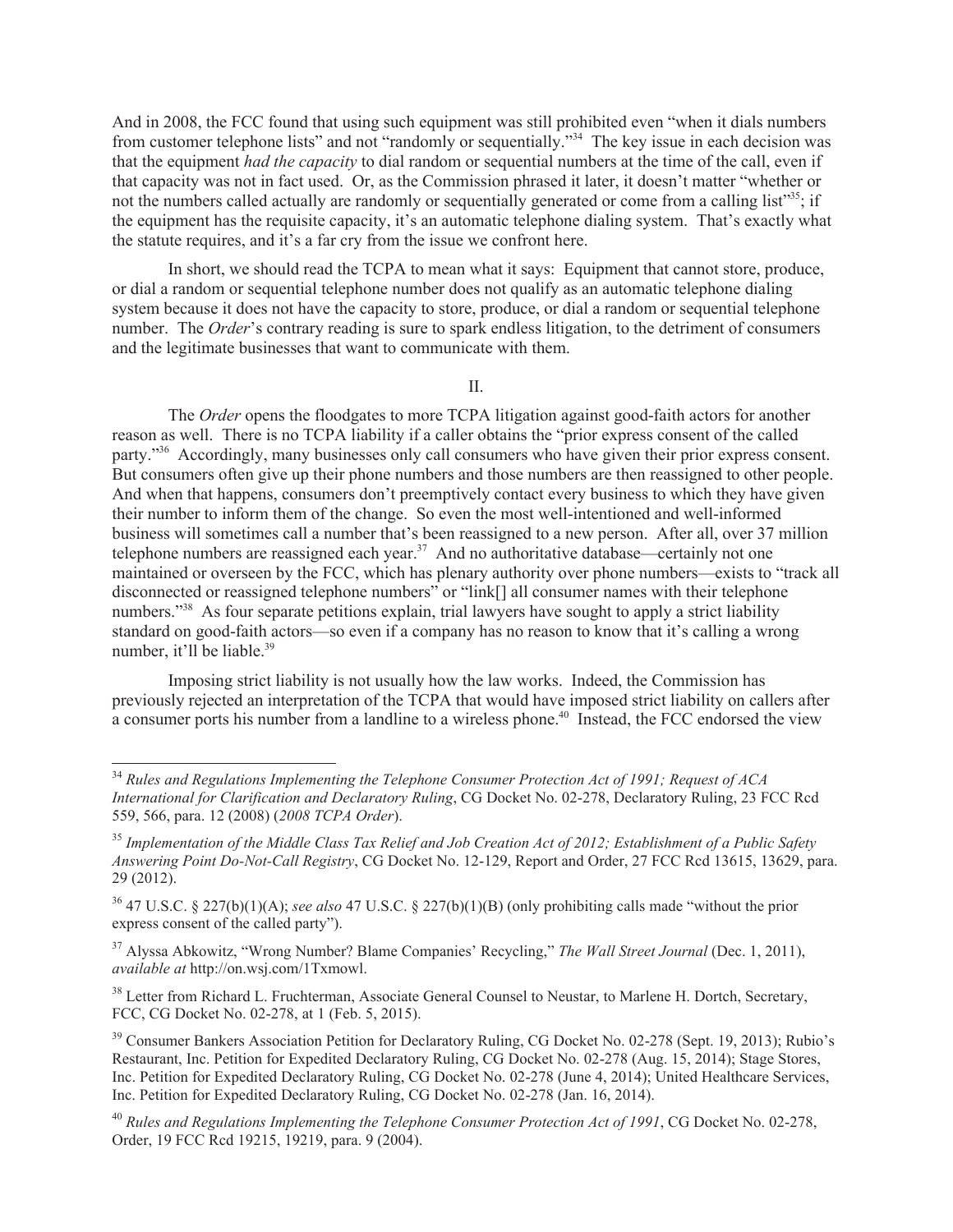that "[i]t is a flawed and unreasonable construction of any statute to read it in a manner that demands the impossible."<sup>41</sup> That logic should apply here.

Perhaps more to the point, the statute takes into account a caller's knowledge. Recall that the statute exempts calls "made with the prior express consent of the called party." Interpreting the term "called party" to mean the expected recipient—that is, the party expected to answer the call—is by far the best reading of the statute.<sup>42</sup>

Start with an example of ordinary usage. Your uncle writes down his telephone number for you and asks you to give him a call (what the TCPA terms "prior express consent"). If you dial that number, whom would you say you are calling? Your uncle, of course.

No one would say that the answer depends on who actually answers the phone. If your uncle's friend picks up, you'd say you were calling your uncle. So too if the phone is picked up by the passenger in your uncle's vehicle or your uncle's houseguest. Nor would your answer change if your uncle wrote down the wrong number, or he lost his phone and someone else answered it. Who is the called party in each and every one of these situations? It's obviously the person you expected to call (your uncle), not the person who actually answers the phone.

And no one would say that the answer depends on who actually pays for the service. If your uncle and aunt share a landline, you'd still say you were calling your uncle even if your aunt's name was on the bill. And if your uncle and aunt are on a wireless family plan, it's still his number you're dialing even if she's picking up the tab. In other words, it doesn't matter who the actual subscriber is; what matters when placing a call is whom you expect to answer.

Given ordinary usage, it should be no surprise that the FCC has implicitly endorsed this approach before. As the Commission wrote in 2008, "calls to wireless numbers provided by the called party . . . are made with the 'prior express consent' of the called party.<sup>243</sup> In other words, the called party is the person who consented to a call and the person who would ordinarily be expected to answer.

The expected-recipient approach respects Congress's intent that the TCPA "balanc[e] the privacy rights of the individual and the commercial speech rights of the telemarketer."<sup>44</sup> On the one hand, the expected-recipient approach gives individuals the right to stop unwanted, wrong-number phone calls in the first instance. Once an individual informs a caller that he has the wrong number, the caller can no

<sup>43</sup> *2008 TCPA Order*, 23 FCC Rcd at 564, para. 9. The *Order* tries to play gotcha by claiming that the next sentence of that same ruling "directly supports our finding here." *Order* at note 264. Not quite. That sentence states that "the provision of a cell phone number to a creditor, *e.g.*, as part of a credit application, reasonably evidences prior express consent by the cell phone subscriber regarding the debt." *2008 TCPA Order*, 23 FCC Rcd at 564, para. 9. Like the previous sentence in that order, its clear import is that a creditor may rely on a debtor's provision of a number to call that number (at least so long as the creditor can reasonably expect to reach the debtor at that number). But the *Order*'s alternative reading would eviscerate that reliance since the creditor would become liable if the debtor wrote down the wrong number or if the debtor was not the subscriber but instead the customary user. Such a result would be doubly strange since the *Order* itself claims that the TCPA "anticipates" a reliance interest on the part of callers, *Order* at note 313, and the *Order* itself rejects the notion that only the subscriber can consent to receiving calls, *Order* at para. 75.

<sup>44</sup> *House Report* at 10.

<sup>41</sup> *McNeil v. Time Ins. Co.*, 205 F.3d 179, 187 (5th Cir. 2000).

<sup>&</sup>lt;sup>42</sup> Most commenters term this the "intended recipient" approach. *See, e.g.*, CBA Petition at 3; AFSA Comments on CBA Petition at 2; Nonprofits Comments on Rubio's Petition at 4, 6; Twitter Comments on Stage Petition at 9–11; Letter from Monica S. Desai, Counsel to Wells Fargo, to Marlene H. Dortch, Secretary, FCC, CG Docket No. 02- 278, at 1 (June 11, 2015); Letter from Monica S. Desai, Counsel to ACA International, to Marlene H. Dortch, Secretary, FCC, CG Docket No. 02-278, at 6–7 (June 11, 2015); Letter from Tracy P. Marshall, Counsel to NRECA, to Marlene H. Dortch, Secretary, FCC, CG Docket No. 02-278, at 2 (June 10, 2015); Letter from Monica S. Desai, Counsel to Abercrombie & Fitch Co. and Hollister Co., to Marlene H. Dortch, Secretary, FCC, CG Docket No. 02- 278, at 1–4 (May 13, 2015).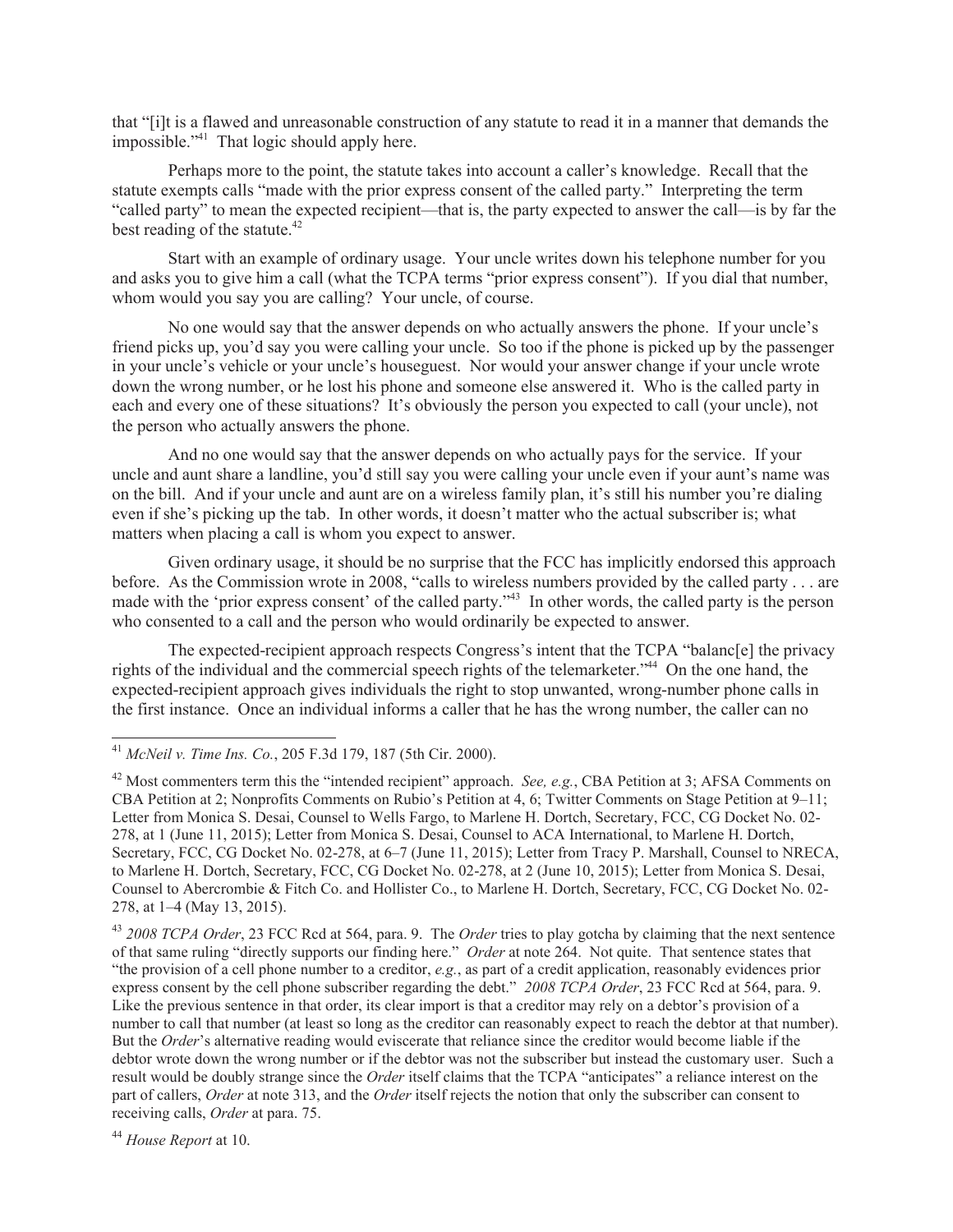longer expect to reach the party that consented and no longer claim to have to consent to continue calling. And so the expected-recipient approach rightfully sanctions the bad actors—often debt collectors<sup>45</sup>—that repeatedly call after an individual has told them they've got the wrong number.

On the other hand, the expected-recipient approach gives legitimate businesses a clear and administrable means of complying with the law and engaging in "normal, expected or desired communications [with] their customers.<sup>246</sup> A good actor can refuse to call anyone without first securing an individual's consent, and a good actor can stop calling as soon as it learns that a number is wrong. Although taking these steps may not always be easy, they are an administrable means of complying with the statute and a way for any legitimate business to conduct its communications lawfully.

The expected-recipient approach also aligns the incentives of all parties to welcome legitimate calls and punish bad behavior. Businesses will have every incentive to secure prior express consent before making a call,<sup>47</sup> to ensure that a number is properly dialed,<sup>48</sup> and to stop calling as soon as they learn that a number is wrong because those actions shield businesses from strict liability. And the approach gives individuals the incentive to tell callers that they've got the wrong number, leading to fewer intrusive calls.

Confirming the expected-recipient interpretation is the canon of avoidance, which counsels that if one interpretation of a statute "would raise a multitude of constitutional problems, the other should prevail.<sup>349</sup> Here, the expected-recipient interpretation fosters useful and desirable communications between businesses and their customers—communications that consumers have expressly consented to receiving. In contrast, the *Order*'s strict liability interpretation chills such communications by threatening a company with crippling liability even if it reasonably expects to reach a consenting consumer when making a call. It is difficult to see how chilling desired communications in this manner is "narrowly tailored to serve the government's legitimate, content-neutral interests."<sup>50</sup>

In contrast, the *Order* rejects the expected-recipient approach and endorses a mishmash interpretation. According to the *Order*, callers are subject to strict liability after a single attempted call to number that's been reassigned to a new subscriber. Its interpretation is a veritable quagmire of self-

<sup>45</sup> *See, e.g.*, Letter from Margot Saunders, Counsel to National Consumer Law Center, to Marlene Dortch, Secretary, FCC, CG Docket No. 02-278, at 9 (June 6, 2014) ("The Consumer Financial Protection Bureau's Annual Report for 2013 shows that 33% of debt collection complaints involved continued attempts to collect debts not owed, which include complaints that the debt does not belong to the person called."); NCLC *et al.* Comments on CBA Petition at 4; NCLC *et al.* Reply Comments on CBA Petition at 2.

<sup>46</sup> *House Report* at 17.

 $47$  Indeed, the incentive to secure prior express consent is greater than under a strict liability approach. Under the expected-recipient approach, consent is more valuable because it is a shield from liability for every call made in good faith. In contrast, strict liability reduces consent's value to one free call. Given the substantial cost of securing consent, more businesses are likely to spend the resources in an expected-recipient regime than under strict liability.

<sup>&</sup>lt;sup>48</sup> Notably, the caller would be not be liable for calls where the consenting party wrote down a wrong number (since the caller would still expect to reach the consenting party by dialing the number given) but would be liable for its own mistakes (since the caller could not expect to reach the consenting party by dialing a number different than that given).

<sup>49</sup> *Clark v. Martinez*, 543 U.S. 371, 380–81 (2005); *see id.* at 380 ("It is not at all unusual to give a statute's ambiguous language a limiting construction called for by one of the statute's applications, even though other of the statute's applications, standing alone, would not support the same limitation. The lowest common denominator, as it were, must govern.").

<sup>50</sup> *Ward v. Rock Against Racism*, 491 U.S. 781, 798 (1989). As noted earlier, the constitutional question is not whether this interpretation of the TCPA would meet the less strict standard governing "commercial speech," *see Central Hudson Gas & Electric Corp. v. Public Service Commission of New York*, 447 U.S. 557, 562–63 (1980), because the TCPA restricts the making of "*any* call"—not just commercial calls—using an automatic telephone dialing system or a prerecorded or artificial voice, 47 U.S.C. §§ 227(b)(1)(A), 227(b)(1)(B) (emphasis added).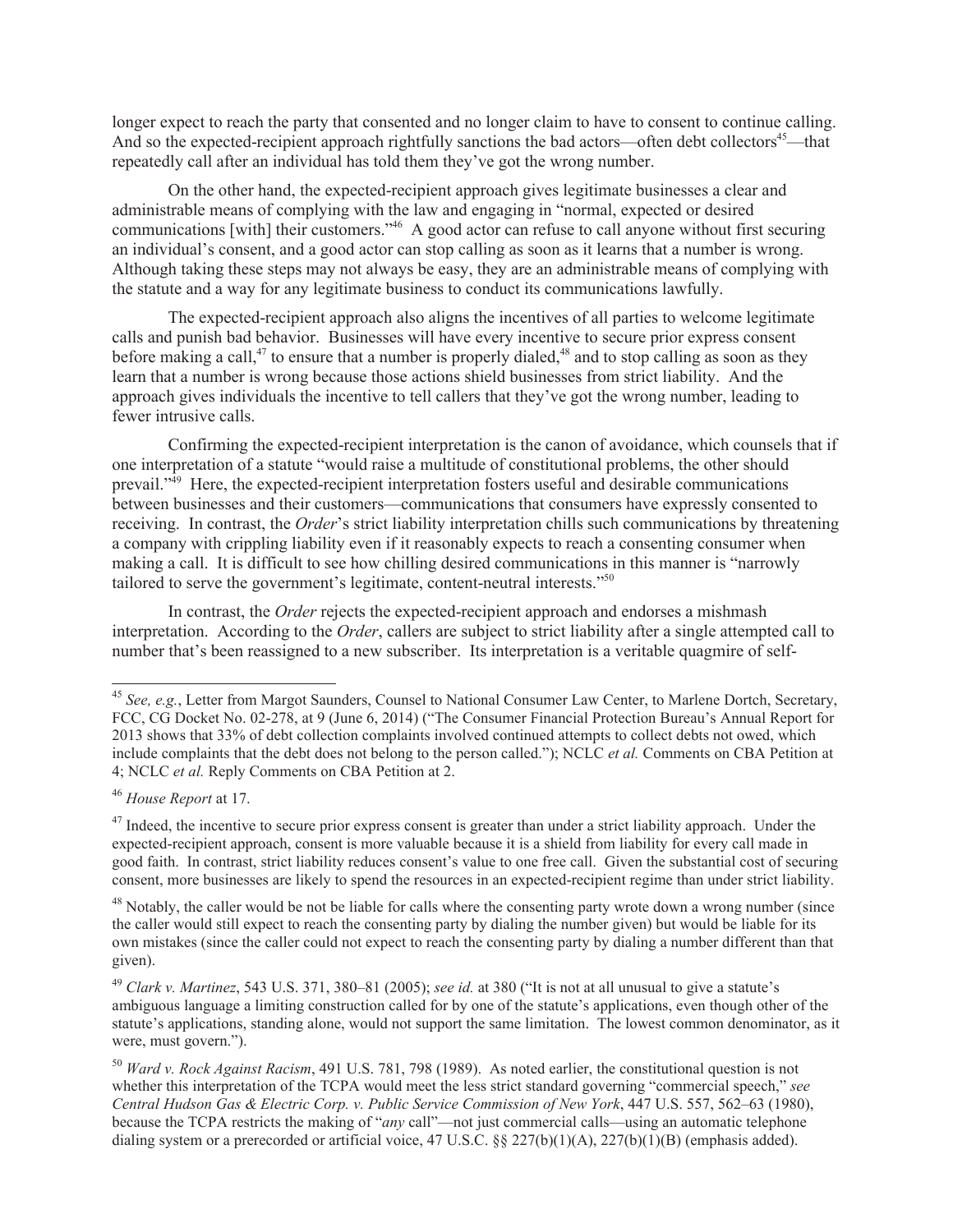contradiction and misplaced incentives.

*For one*, the *Order*'s chief legal theory does not hold water. The *Order* insists that the "called party" for purposes of consent must be the subscriber because the TCPA elsewhere prohibits certain calls to "any service for which the called party is charged for the call" and restricts exemptions to calls "that are not charged to the called party."<sup>51</sup> But Congress did not use the phrase "called party" consistently throughout the TCPA. For example, the TCPA requires the FCC to prescribe technical standards for "systems that are used to transmit any artificial or prerecorded voice message via telephone" and requires those systems to release a line "within 5 seconds of the time notification is transmitted to the system that *the called party has hung up*."<sup>52</sup> The Commission has never interpreted this requirement to only apply when the actual subscriber hangs up the phone, which would leave a rather large loophole in the TCPA's enforcement regime. And the *Order* does not appear to embrace this absurd theory either. Instead, the law remains what it always has, that the called party for purposes of this provision is whoever picks up the phone.

What is more, the *Order* does not even subscribe to its own legal theory on the question at hand. Not one paragraph after positing the theory, the *Order* reinterprets the term "called party" to include a number's customary user even if that customary user is not charged for the call because a caller "cannot reasonably be expected to divine that the consenting person is not the subscriber."<sup>53</sup> But the *Order* can't have it both ways: Either the legal theory is right and a customary user is not the called party, or the legal theory is wrong.

*For another*, the *Order*'s strict liability approach leads to perverse incentives. Most significantly, it creates a trap for law-abiding companies by giving litigious individuals a reason *not* to inform callers about a wrong number. This will certainly help trial lawyers update their business model for the digital age.

This isn't mere hypothesis; it is fact. Take the case of Rubio's, a West Coast restaurateur. Rubio's sends its quality-assurance team text messages about food safety issues, such as possible foodborne illnesses, to better ensure the health and safety of Rubio's customers. When one Rubio's employee lost his phone, his wireless carrier reassigned his number to someone else. Unaware of the reassignment, Rubio's kept sending texts to what it thought was an employee's phone number. The new subscriber never asked Rubio's to stop texting him—at least not until he sued Rubio's in court for nearly half a million dollars.

The *Order*'s defenses are underwhelming. The *Order* points out that callers have the option of "manually dialing"<sup>54</sup> but forgets that dialing a number by hand still violates the TCPA if the equipment is an automatic telephone dialing system (which almost all equipment is under the *Order*).<sup>55</sup> The *Order* claims a one-call exemption for reassigned numbers would not "demand the impossible"<sup>56</sup> but then

<sup>51</sup> *See Order* at para. 74; 47 U.S.C. §§ 227(b)(1)(A)(iii), 227(b)(2)(C).

 $52$  47 U.S.C. § 227(d)(3)(B) (emphasis added).

<sup>53</sup> *Order* at para. 75.

<sup>54</sup> *Order* at para. 84.

<sup>55</sup> *See Order* at note 70 (agreeing that any call made from an automatic telephone dialing system triggers liability, even if the "functionalities" making that equipment an automatic telephone dialing system are not actually used to make a particular call).

<sup>56</sup> *Order* at note 312. The authority the *Order* relies on for its one-call exemption is less than clear. At one point, it says it is interpreting the phrase "prior express consent." *Order* at note 300. Elsewhere, the *Order* says that the TCPA "anticipates" a caller's "reliance" on prior express consent, which it then interprets to mean one call's worth of reliance for reassigned numbers (and zero call's worth of reliance for wrong numbers). *Order* at note 312. Still elsewhere, the *Order* is more forthright that it is just "balancing the caller's interest in having an opportunity to learn of reassignment against the privacy interests of consumers to whom the number is reassigned," *Order* at para. 85, which is to admit that the *Order* is rewriting the TCPA, not interpreting it.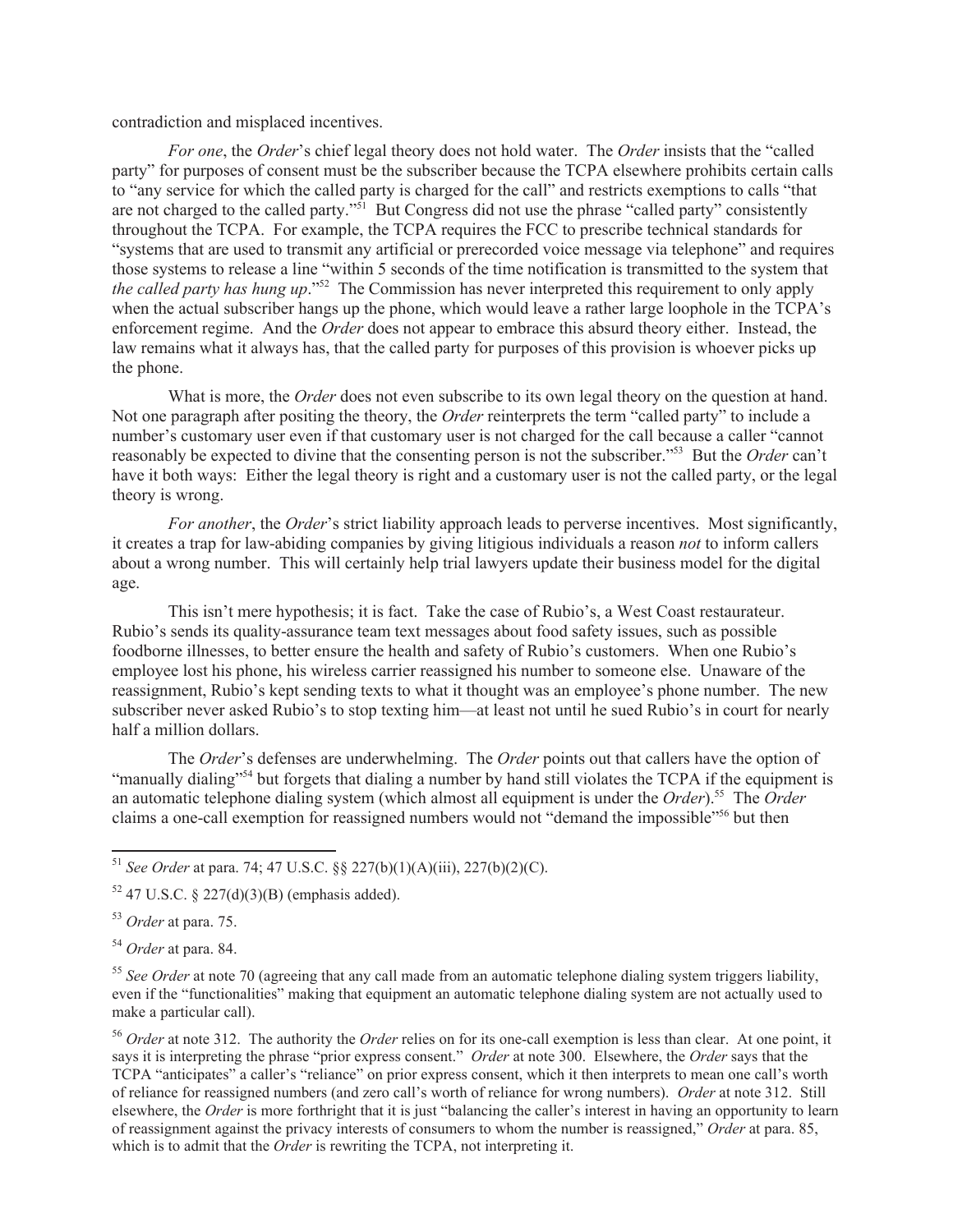imposes liability on callers even if the new subscriber does not tell them that the number has been reassigned. The *Order* rejects a knowledge standard as "unworkable" because "once there is actual knowledge, callers may not honor do-not-call requests<sup>"57</sup> but ignores the fact that good actors cannot implement a one-call standard while bad actors won't honor that standard anyway. And the *Order* offers a laundry list of ways that a caller might determine that a number has been reassigned<sup>58</sup> but declines to adopt a safe harbor for good actors that carry out these practices and instead subjects them to wrongnumber litigation.

Perhaps most shocking is the *Order*'s claim that the answer to wrong-number calls is for companies to turn the liability back on their own customers. "Nothing in the TCPA or our rules prevents parties from creating . . . an obligation for the person giving consent to notify the caller when the number has been relinquished," the *Order* states before noting that "the caller may wish to seek legal remedies for violation of the agreement."<sup>59</sup> In other words, companies can sue their customers. To be sure, this will create yet more work for the primary beneficiaries of the *Order*: attorneys. But nothing in the TCPA or our rules suggests that Congress intended the TCPA as a weapon to be used against consumers that forget to inform a business when they switch numbers.

In short, we should not inject a strict liability standard into the TCPA. Instead, we should interpret the words of the statute in the way most would and make clear that "prior express consent of the called party" means the prior express consent of the party the caller expects to reach. The *Order*'s contrary reading is sure to encourage yet more litigation, to the detriment of consumers and the legitimate businesses that want to communicate with them.

## III.

The *Order* will also make it harder to enforce our prohibitions on illegal telemarketing. The TCPA's chief sponsor in the Senate, Fritz Hollings, once called indiscriminate telemarketing calls "the scourge of modern civilization."<sup>60</sup> So it is unsurprising that the TCPA places additional restrictions, such as compliance with federal Do-Not-Call rules, $61$  on telemarketing calls whether they are "telephone" solicitations" or "unsolicited advertisements."<sup>62</sup>

The *Order* undermines these protections with a special carve-out for the prison payphone industry. This dispensation lets that industry repeatedly make prerecorded voice calls to consumers in order to "set up a billing relationship" to pay for future services.<sup>63</sup> You might have no interest in receiving phone calls from those behind bars, but prison payphone providers will be able to robocall you anyway. This exemption opens the door to more actual robocalls—the same types of robotic calls that made "Rachel from Cardholder Services" infamous.

Indeed, the rationale provided by the Commission to justify this decision provides a roadmap for those seeking a lawful way to avoid our telemarketing rules. That's because we cannot exempt calls that "include or introduce an advertisement or constitute telemarketing."<sup>64</sup> So the *Order* must (and does) find that robocalling to "set up a billing relationship" is not advertising the "commercial availability . . . of . . .

<sup>57</sup> *Order* at para. 88.

<sup>58</sup> *Order* at para. 86.

<sup>59</sup> *Order* at para. 86 & note 302.

 $60$  137 Cong. Rec. S9874 (daily ed. July 11, 1991) (statement of Sen. Hollings).

<sup>61</sup> *See* 47 U.S.C. § 227(c).

<sup>62</sup> *See* 47 U.S.C. §§ 227(a)(4)–(5).

<sup>63</sup> *Order* at para. 42.

<sup>64</sup> *See* 47 C.F.R. § 64.1200(a)(3)(iii); *see also* 47 U.S.C. § 227(b)(2)(B)(ii) (prohibiting the FCC from exempting commercial calls that "include the transmission of any unsolicited advertisement").